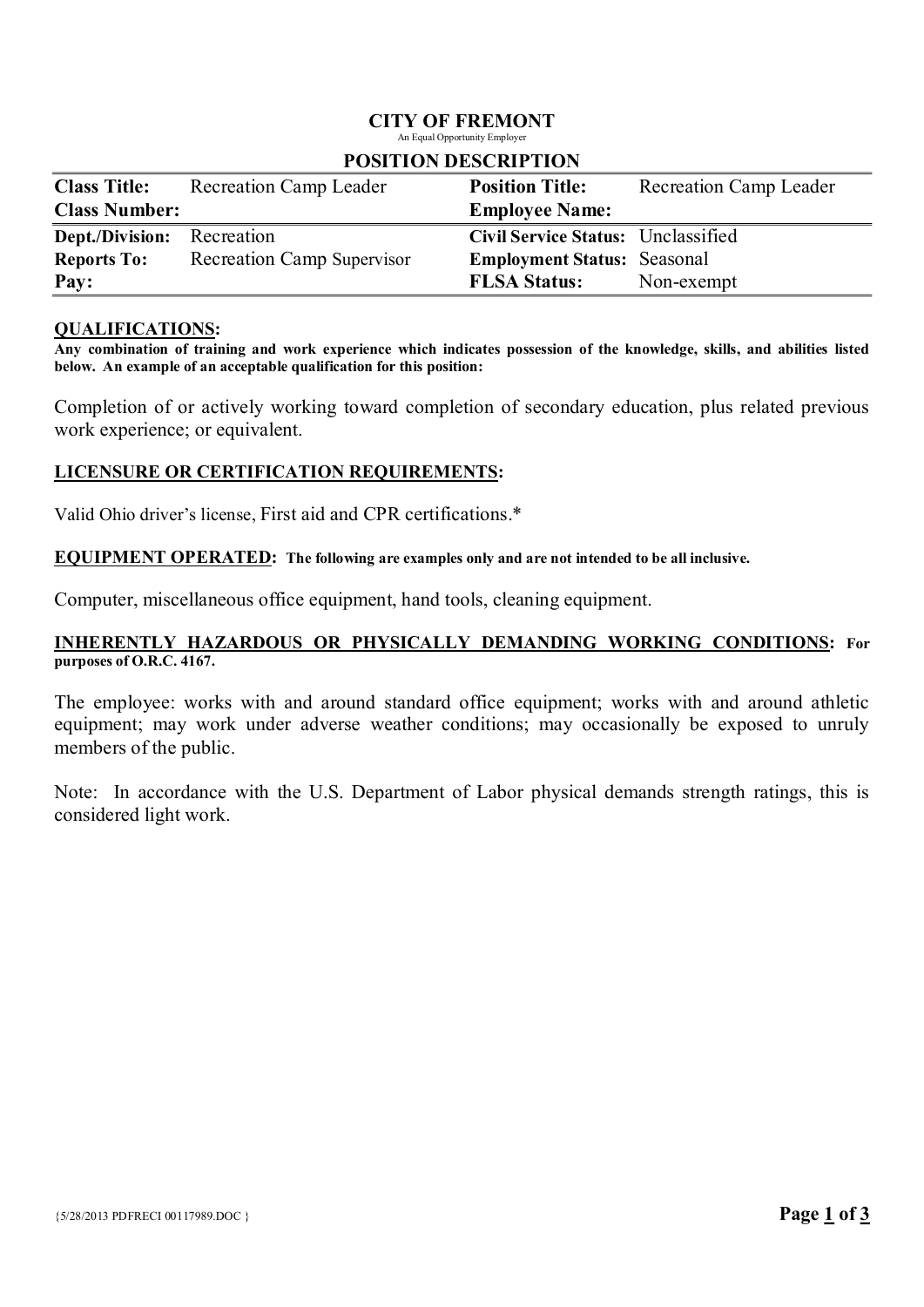# CITY OF FREMONT

An Equal Opportunity Employer

#### POSITION DESCRIPTION

| <b>Class Title:</b>  | <b>Recreation Camp Leader</b> | <b>Position Title:</b> | <b>Recreation Camp Leader</b> |
|----------------------|-------------------------------|------------------------|-------------------------------|
| <b>Class Number:</b> |                               | <b>Employee Name:</b>  |                               |

# JOB DESCRIPTION AND WORKER CHARACTERISTICS:

JOB DUTIES in order of importance

#### ESSENTIAL FUNCTIONS OF THE POSITION: For purposes of 42 USC 12101.

- 1. Responsible for scheduling and conducting of recreation camp activities, craft shows, special events, and outings; responsible for program area clean up and care of all department property and equipment.
- 2. Supervises assigned program participants (e.g., enforces program rules to maintain a safe environment; responds to disciplinary problems; etc.).
- 3. Maintains records of participants and activities.
- 4. Maintains required licensures and certifications.
- 5. Demonstrates regular and predictable attendance.
- 6. Meets all job safety requirements and all applicable OSHA safety standards that pertain to essential functions.
- 7. Must be able to work early mornings, evenings, weekends, and holidays.

### OTHER DUTIES AND RESPONSIBILITIES:

1. Performs other duties as required.

## MINIMUM ACCEPTABLE CHARACTERISTICS: (\*indicates developed after employment).

Knowledge of: recreation programs; park and recreation facilities, equipment and supplies; athletics; recreation management and administration; public relations; organizational goals and objectives\*.

Skill in: motor vehicle operation.

Ability to: handle public contacts in a courteous manner; prepare and maintain accurate documentation; add, subtract, multiply and divide whole numbers; communicate effectively; travel to and gain access to work site.